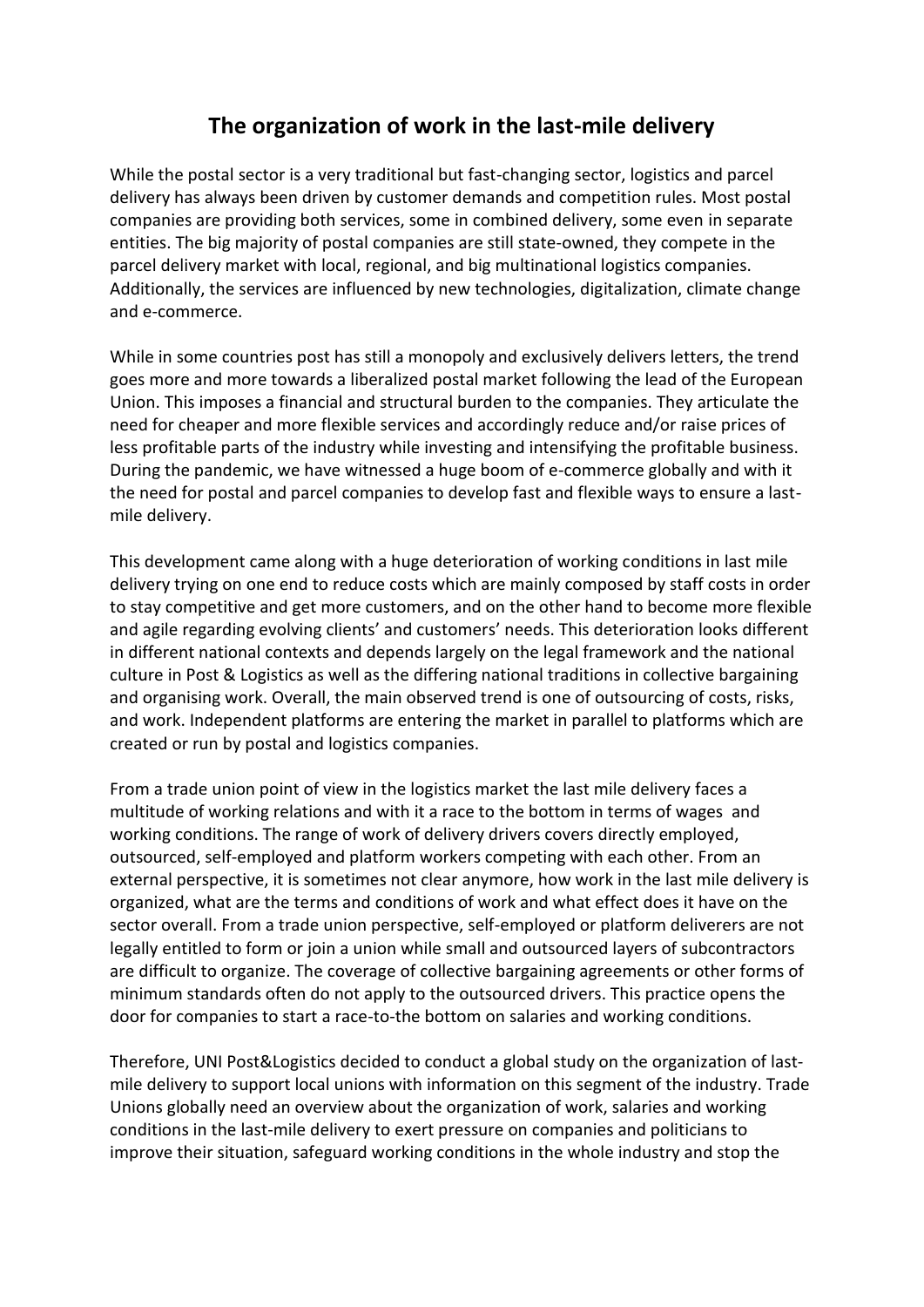race-to-the-bottom in terms of collective bargaining by engaging in meaningful social dialogue for that market segment.

## **What do we expect from this research?**

The research should cover different aspects of last mile delivery: the work organization patterns, the differences in working conditions and salaries, and the legal and political framework.

It should provide an overview of the current situation of last mile delivery through selected examples of companies and countries in all parts. The research will in turn support future trade union work by providing them information and recommendations to represent drivers in last mile delivery and improve their working conditions.

1) An overview about the existing forms of work organization in the last mile delivery and the distribution and use of them by the companies active and competing in the area. 2) The different terms and conditions in last mile delivery – a comparison between salaries, working conditions, working time and workload.

3) The legal and political framework in which the different forms of work are embedded and current developments and discussions to change it.

4) Recommendations for trade unions how to represent the different forms of last-mile delivery on an organising, collective bargaining, and legislative/political level.

## **Why do we need this research?**

Currently we witness a trend towards ever-more flexibilization and the worsening of working conditions in the last mile delivery. While especially multinational companies generate huge profits by the current e-commerce boom, they try to outsource risks and costs by subcontracting, using self-employed drivers, or the use of platforms.

How work is organized and what are the exact terms and conditions in last mile delivery is often not transparent. Trade Unions often don't have actual information and therefore lack possibilities to represent these workers accordingly.

On an internal level, we would like to use the study as a basis to develop organising and bargaining strategies with companies (multinational and incumbent postal companies). Externally, we would like to use the outcome of the study for political lobbying to limit the legal and political framework in the use of precarious working conditions and to introduce minimum standards in the industry.

#### **Possible forms of research**

It is clear, there are limits in the coverage of such a study. Not every aspect of the organization of work in the last mile delivery in all countries can be analysed. Therefore, we are open to define together with the researcher the perimeter and scope of the study by selecting countries and companies to ensure a good overview and representative data at the end.